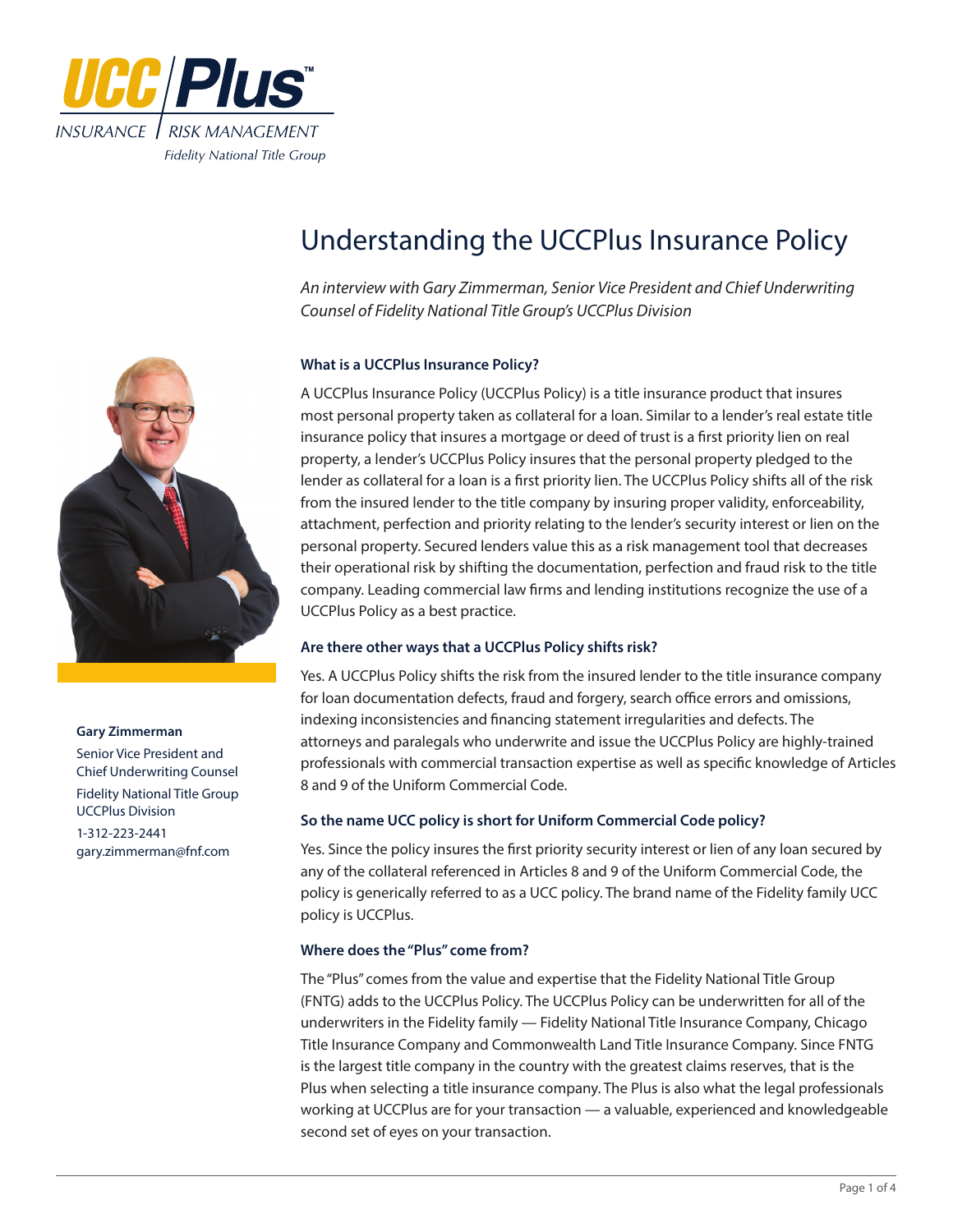## **So what types of loan transactions does a UCCPlus Policy insure?**

UCCPlus Policies are issued for many types of loan transactions. The UCCPlus Policy may be utilized in any transaction where a security interest is granted to a lender in collateral specifically described in Articles 8 and 9 of the Uniform Commercial Code. Most typically, the UCCPlus Policy is underwritten for real estate mezzanine loans, power-production facility loans or other types of related energy transactions, and working capital or term loans for businesses. The UCCPlus Policies range from insuring a single piece of equipment or single pledge of equity to insuring all assets of a corporation or other entity. In all of these transactions, personal property is either the sole asset that the lender is relying on to recover their loss if a default occurs or is a significant portion of the reliance collateral.

#### **What coverage does the UCCPlus Policy provide for a real estate mezzanine loan?**

In a real estate mezzanine loan transaction, the insured lender is making a loan that is secured by a pledge of the ownership interest in the entity that owns the underlying real estate. The ownership interest in a typical property-owning entity, a limited-liability company, can be perfected in multiple ways under the UCC. The UCCPlus Policy insures that all of the documentation and the perfection documents are properly crafted to fully comply with the chosen method of perfection.

## **What does the UCCPlus Policy cover for a power-production facility transaction?**

In an energy loan, the insured lender is making a loan to a power-production facility secured by the power purchase agreement, equipment and fixtures found in the power plant or solar farm or wind farm. The UCCPlus Policy for this type of transaction is typically utilized in conjunction with a real estate title insurance policy to give insured lenders the complete coverage they need, given the substantial amount of personal and real property involved. Just as a lender to an office building or shopping center depends on its security interest in the cash flows from the rents, a lender to a power-production facility must ensure that it has a perfected first security interest in the cash flow from the power produced, all governed by the power purchase agreement. Additionally, there is great uncertainty in the law and risk to the lender as to whether a fixture — solar panels, turbines and generators — is an interest in real property or personal property. By obtaining both a real property policy and a UCCPlus Policy, this risk is eliminated.

# **What coverage does the UCCPlus Policy provide for a working capital or term loan made to a business?**

For these types of transactions, an insured lender is making a loan to a business looking to expand or enhance its operation. These loans are typically secured by all assets of the business, but usually focus on accounts, inventory, equipment and the general intangibles of the company. Given the stringency of underwriting requirements and the difficulty in obtaining credit, obtaining a UCCPlus Policy — and shifting the loan's documentary and perfection risk to the title company — will make the granting of such a loan by the lender much easier and more likely.

### **Are there other types of transactions that the UCCPlus Policy covers?**

Yes. If a lender is taking a security interest in any collateral described in Articles 8 or 9 of the UCC, the UCCPlus Policy can provide value to the lender. The Policy can be issued for transactions as simple as insuring deposit accounts and security accounts established for rental payments from an office building. To discuss specific transactions, contact UCCPlus.

**"The UCCPlus Policy may be utilized in any transaction where a security interest is granted to a lender in collateral specifically described in Articles 8 and 9 of the Uniform Commercial Code."**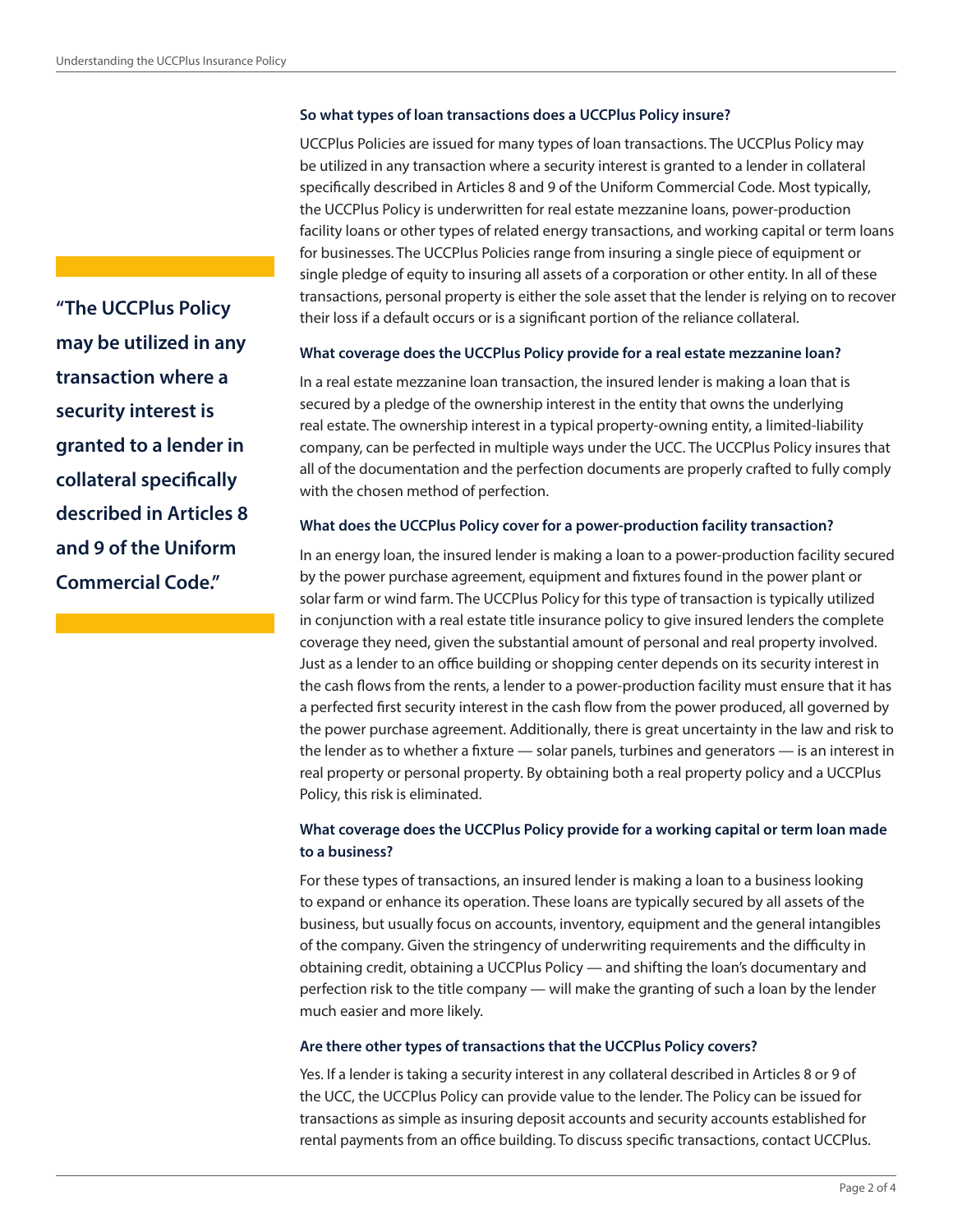# **Does every UCC policy look and operate the same? Is there a standard ALTA version of a UCC policy, similar to what is used for real estate title insurance policies?**

No, not every UCC policy looks the same. There is no ALTA form. The UCCPlus Policy for the Fidelity family is essentially the same in all states where the policy is issued. The UCCPlus Policy provides similar but more comprehensive coverage than other UCC policies in the marketplace. Since Articles 8 and 9 — as enacted in each of the 50 states — are very similar, the UCCPlus Policy is issued in the same form.

# **What about pricing? Do you have different rates for each state or national rates?**

The pricing is the same whether the Policy is issued in a state with a regulated rate or a nonregulated rate. This is because, as mentioned earlier, the law is essentially the same and the form of UCCPlus Policy is the same.

# **Are there restrictions on the transaction size that the UCCPlus division can handle?**

Typically, the UCCPlus Policy is not underwritten for transactions below \$1 million. The Policy's upper limit is dependent on deal structure and internal FNTG house limits. For more information as it relates to a specific transaction, just contact a member of the UCCPlus team.

# **You mentioned that the UCCPlus Policy shifts the search and filing risk from the lender to the title company. Doesn't using a reputable search and filing company accomplish this? If the search is inaccurate or the financing statement is incorrectly prepared, can't the lender go back and make a claim against the search and filing company?**

The lender could do this, but when it places its search or files its financing statement with a search company, the lender agrees in the fine print to limit its recourse against the search company to the cost of the search or filing. UCC insurance, in part, was a response to this gap in coverage for lenders. The full risk of search office errors and omissions, indexing inconsistencies, and financing statement irregularities and defects is borne by the title company when a UCCPlus Policy is obtained.

# **Can you give some examples where a lender without UCC insurance did not have a first perfected lien on its collateral because it failed to follow the rules of Article 9?**

Yes. As a pretext, one of the cardinal rules of Article 9 is that the lender must get the name of the borrower absolutely correct on the face of the financing statement. There are numerous examples of lenders filing financing statements with improper debtor names. A single letter or misplaced punctuation mark is enough to create the error. The impact of filings without correct debtor names, which are determined to be misleading, is that the lender would not be a secured creditor. Filing in the wrong jurisdiction and not continuing a filing in a timely manner are other examples of not following the rules of Article 9.

# **What is a secured creditor, and why does a lender care if a creditor is secured?**

Lenders need to be secured creditors because of the impact of bankruptcy laws. If the borrower under the loan defaults and then files for bankruptcy, the lender will file a "secured claim" in the borrower's bankruptcy to try to make whole on its loan and not suffer a loss. The bankruptcy rules state that if you have a secured claim, you can file a claim to get your outstanding loan proceeds back from the assets in the borrower's bankruptcy, with the caveat that the lender cannot recover more than the value of the underlying collateral securing the loan. If the loan is not properly secured — in other words, the lender made one of the mistakes described earlier, such as improper information in the financing statement,

**"The full risk of search office errors and omissions, indexing inconsistencies, and financing statement irregularities and defects is borne by the title company when a UCCPlus Policy is obtained."**